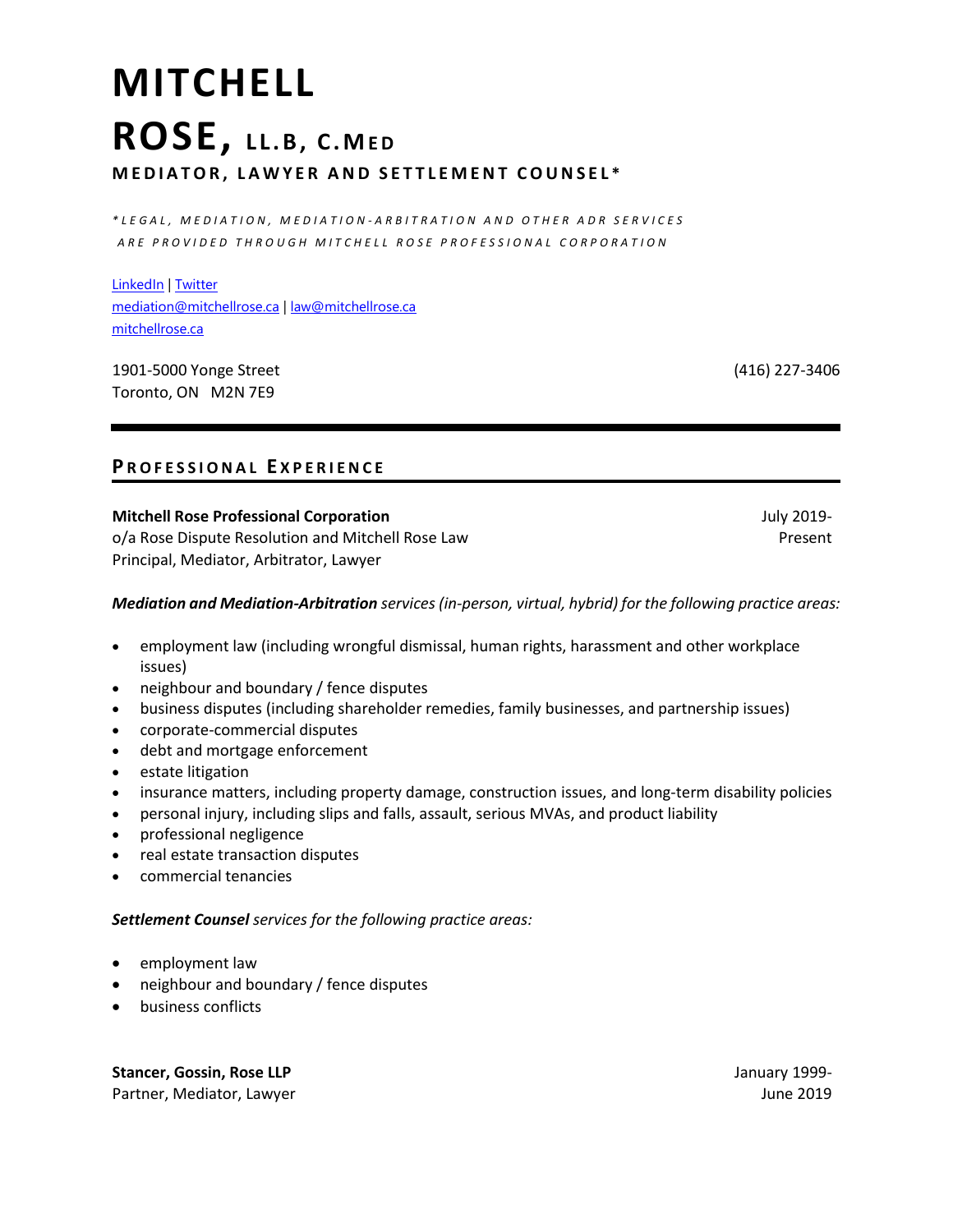**Osgoode Hall Law School**, Bachelor of Laws (LL.B.), 1993 **York University**, Bachelor of Arts (B.A. (Hons.)), Specialized Honours in Psychology, 1990

## **DE S I G N A T I O N S & C E R T I F I C A T E S**

- **ADR Institute of Canada,** Chartered Mediator (C. Med), 2015
- **ADR Institute of Canada,** Qualified Mediator (Q. Med), 2012
- **International Academy of Mediators,** Fellow, 2015
- **Called to the Ontario Bar**, 1995

#### **T R A I N I N G**

- **ADR Institute of Canada,** Med-Arb Foundation Course, 2020
- **Cinergy,** Conflict Management Coaching Workshop, 2014
- **Harvard Law School,** Mediating Disputes, 2012
- **University of Windsor / Stitt, Feld, Handy,** Advanced ADR Workshop, 2005
- **University of Windsor / Stitt, Feld, Handy,** ADR Workshop, 2004

### **PROFESSIONAL ASSOCIATIONS & INSTITUTIONS**

| Law Society of Ontario, Lawyer licensee                               | current   |
|-----------------------------------------------------------------------|-----------|
| The Canadian Academy of Distinguished Neutrals (CADN), Charter Member | current   |
| International Academy of Mediators, Distinguished Fellow              | current   |
| <b>Ontario Bar Association, ADR Section Executive, past Chair</b>     | 2020/2021 |
| ADR Institute of Ontario, Member and past Board Director              | 2016-2018 |

## **PROFESSIONAL & COMMUNITY ACTIVITIES**

- Presenter-Speaker, Workplace Mental Health Law, the Osgoode Certificate, 2021, 2020, 2019
- Author, ebook "40 Mediation Advocacy Tips for Ontario Lawyers", May 2020
- Developer and presenter of "Excelling at Mediation Advocacy: A Master Class for Junior to Mid-Career Lawyers", a professional development program delivered to Ontario law firms from 2019 to date
- Co-Chair, "Successful Settlements: Strategies and Tactics for Civil Litigators", Osgoode Professional Development, March 2017
- Co-Chair, "Alternative Dispute Resolution Improve your Cultural Competency in Alternative Dispute Resolution", Ontario Bar Association, February 2017
- Chair, "Joint Sessions and Opening Statements in Mediation of Civil Disputes", Ontario Bar Association, June 2016
- Presenter-Speaker at other legal and ADR programs for Ontario Bar Association, Osgoode Professional Development, Toronto Lawyers Association, and ADR Institute of Ontario
- Volunteer Mediator Coach for Osgoode Hall Law School law students since 2014
- Provider of pro bono and low bono legal services to various community agencies